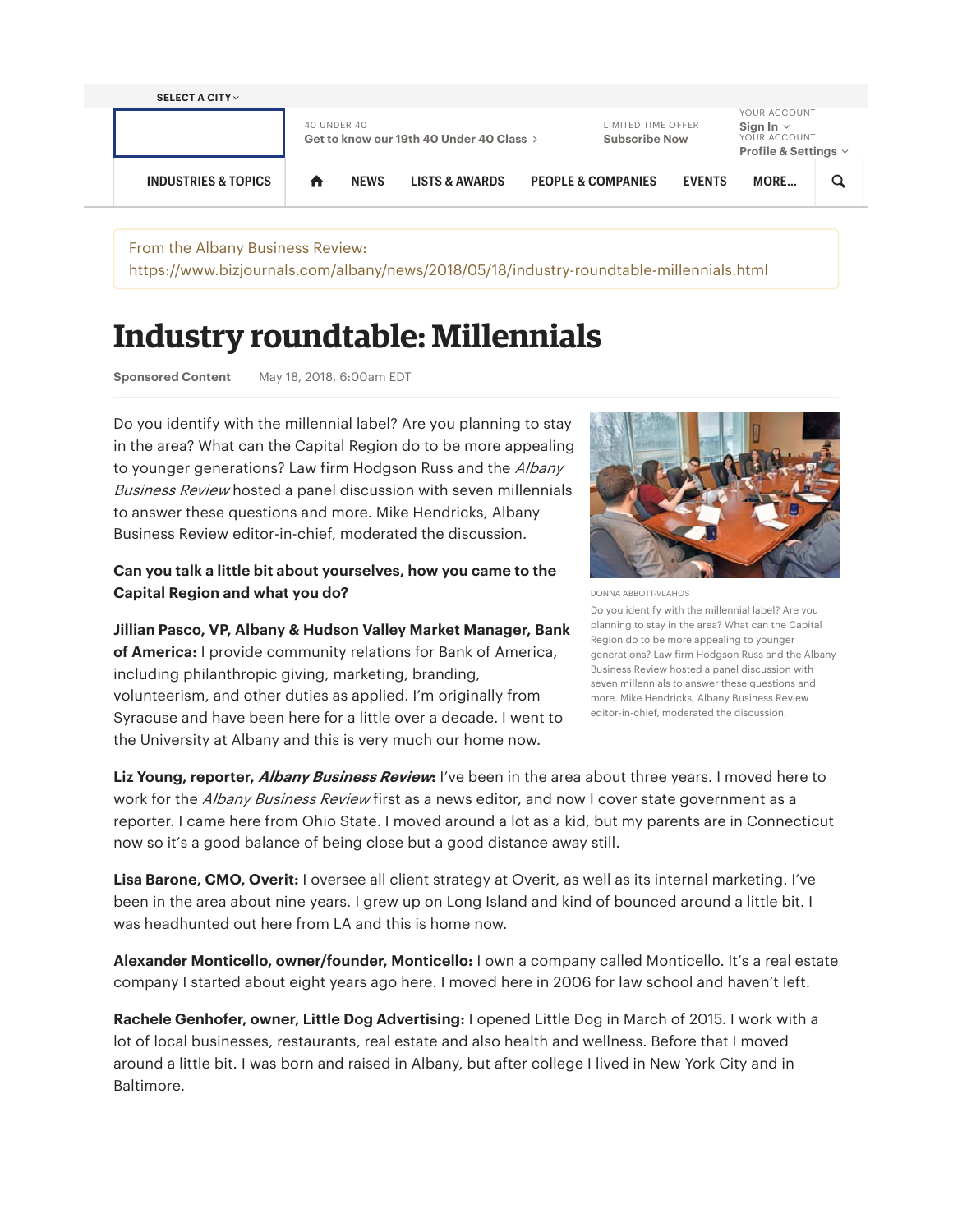**Michael Lieberman, VP of Government Affairs, New York Credit Union Association:** I have been here since 2012. I also moved here to attend Albany Law School. Before that I was at the Ohio State University. I am a fellow Buckeye with Liz. I'm originally from New Jersey.

**Jinah Kim, co-owner, Sunhee's Farm and Kitchen:** We started a restaurant in Troy about two years ago. We employ a lot of refugees and immigrants and have training programs right on site. I'm originally from South Korea, but I lived in Latham for most of my life.

#### **How much do you identify with the millennial label?**

**Lieberman:** It's a label that's very fluid and is changing over time, and that maybe one has negative connotations. Millennials are said to be lazy, they are not buying houses, they are not getting jobs, they live in their parents' basements. But it is also a label associated with innovative thinking, with the next generation of leaders, and I like to think of myself as being in the latter category of millennials.

**Genhofer:** I definitely resonate with the positive side of being millennial. I don't identify with any of the traits of the younger millennials, which has really plagued our workforce and kind of poisoned the well, if you will. I identify with the older millennials.

**Barone:** I don't really identify with it. I am a bit of an older millennial. I was once called Gen-Y, and then I got scooped into this new bucket with a bunch of younger people. It's something that helped me in my career to start. It was a differentiator because I broke in in a very older, male-dominated world. It helped me to not gain attention, but gain an audience. As I've moved up in my career, it's been less of an issue because I think people see how I carry myself.

**Young:** As people are talking about millennials as a group, I know that I'm part of that. But if I was talking about myself or describing myself, it's not something that would occur to me to bring up about myself. Like every generation, there have been a lot of generalizations made, and it's been harder for millennials because of the internet and kind of the proliferation of think-pieces about the millennial generation and kind of stereotyping us as a whole. And I don't think that a lot of that has been very fair.

There are some parts that I've identified with definitely, but I don't know that any of those characterizations are unique to the millennial generation. It's just that we hear more about them than we would have otherwise.

**Pasco:** I wouldn't look at it as a label, so much as an age range. When I am out and about, I am not presenting myself as a millennial, but more as a driver for change and really trying to invest in my community in the way that they invest in me. And I think that that is a big distinction of the millennial generation, compared to a Baby Boomer, or even the generation coming after us. Our ability to multitask and use that to our advantage just kind of pushes us to another level that maybe another generation hasn't had the opportunity to do.

#### **Is the Capital Region a great place or not for millennials?**

**Pasco:** I think you see a little bit more millennial investment here, simply because of state government. This region really didn't get affected by the recession in a way that Syracuse and other areas of the state did, and that's really a driver of our surrounding government policies and being in a consistent workforce. I think it's totally a possibility to live your version of the dream here, versus maybe a New York City, where the expense of living is almost unbearable.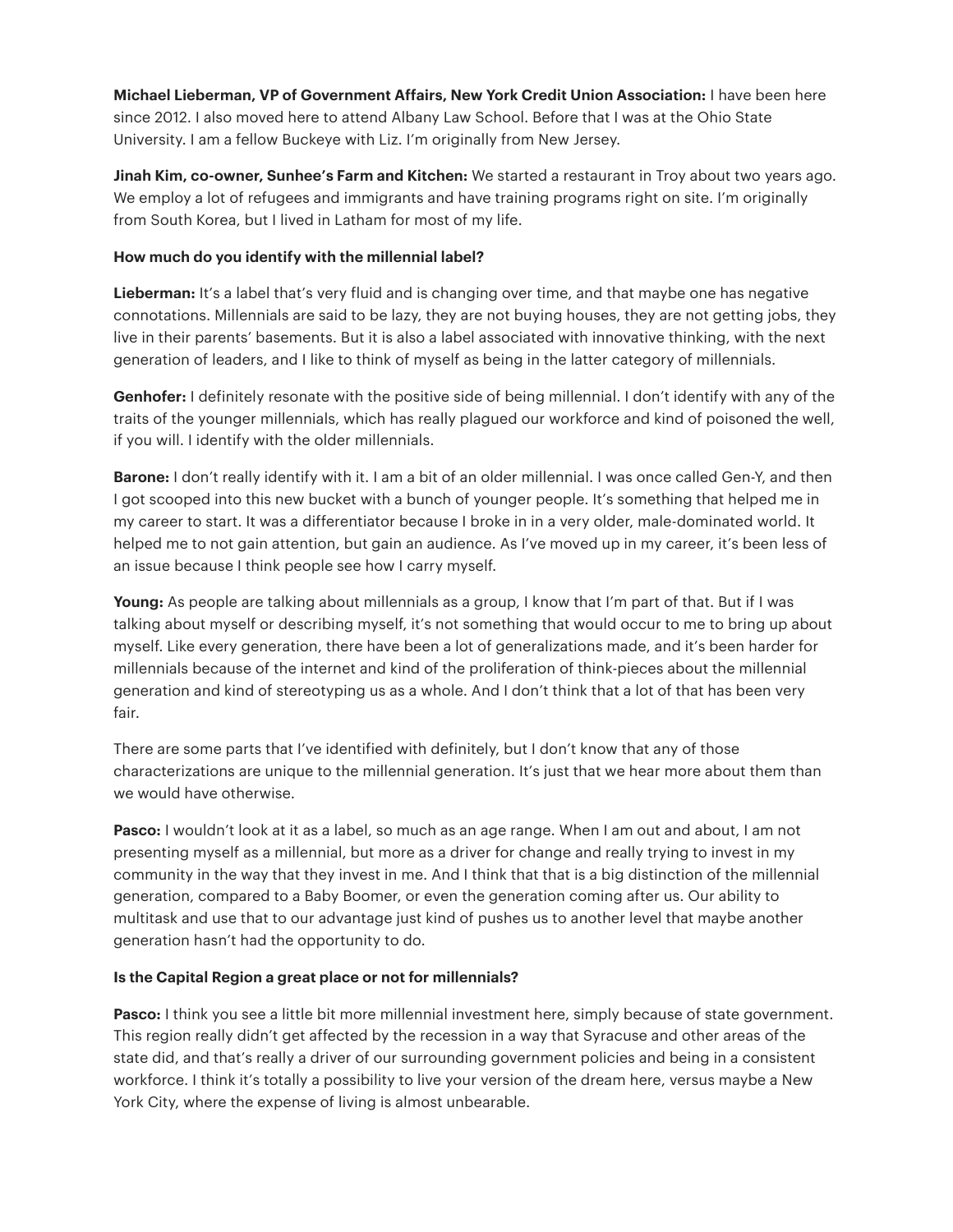**Barone:** There's a lot of pride in the local communities. CDTA has rightfully gotten a lot of high praise for starting to connect those communities more. Things like bike sharing, ride sharing, are very helpful in breaking down those barriers. I moved here from LA and it was a total culture shock but it just felt like home here. People were a little bit warmer, there's a greater sense of pride and connection. I was paying \$1,500 a month for a 600-square-foot apartment, where here I have a house that's less than that. It makes life a little bit easier.

**Monticello:** I have clients who come in from Boston or New York or California and they can have a home that is affordable with a driveway and a yard. And the commute, for the most part, is relatively easy, depending on where you're living.

I think we're starting to see more improvements with the bike share and bike lanes. As we move forward, I would like to see the area municipalities think more creatively about how we could make these areas more attractive and more livable. Extending bike lanes and making communities that much more pedestrian, family friendly, is a way to potentially distinguish our areas from others. The one thing I am really missing here in our region, having grown up in Binghamton, is Wegmans.

**Genhofer:** I lived in New York City, I worked in Manhattan, I worked in New York City agencies, and it was cutthroat. I learned a lot from it, but at the end of the day I wanted more, and I believed that I could influence and have a positive change on small business here in the Capital District. From Schenectady to Troy to Amsterdam, Saratoga, there is major growth coming and it's going to be a very exciting place to live, work and play.

**Lieberman:** I live in the Center Square neighborhood, which I really do love. It's an amazing place to live, there's a great sense of community, there's great food, which is something that's important to me and I think is important to our generation. Millennials enjoy walkable neighborhoods. We enjoy being able to walk and get coffee or walk to a bar, walk to a restaurant, get some ice cream, and we have all of that in Center Square.

#### **Where do the rest of you live and how long do you expect to stay there?**

**Pasco:** I recently bought in south Troy, two miles from downtown. I would have loved to buy in downtown Troy, but it was a little bit outside of what we were willing to spend. I would want to be in this particular home for at least a decade.

**Kim:** I recently purchased a couple buildings just outside South Troy, on Fourth Street. I am hoping to live and die there.

**Young:** I rent in the Pine Hills neighborhood and I see myself there for a while. I love that Pine Hills is this balance of being close to downtown Albany and close to the highway. I have street parking, but never had a problem getting a spot. I get all the benefits of living close to a downtown in Albany, but I also have the easy parking and laundry in the building.

**Barone:** My husband and I live in Selkirk. It's a little bit more like rural. We are able to take advantage of the charm of upstate New York, like being out in the country and having all of that open space. But at the same time, I am 20 minutes from my office, minutes from the highway. We got the best of both worlds there. We bought five years ago now and intend to stay there.

**Monticello:** I live in the city of Albany with my wife near Buckingham Pond. We are seeing a lot of people who are over 50 who are moving into cities because they want to walk. They want sidewalks, smaller properties, smaller homes. It's not just millennials anymore who want walkable neighborhoods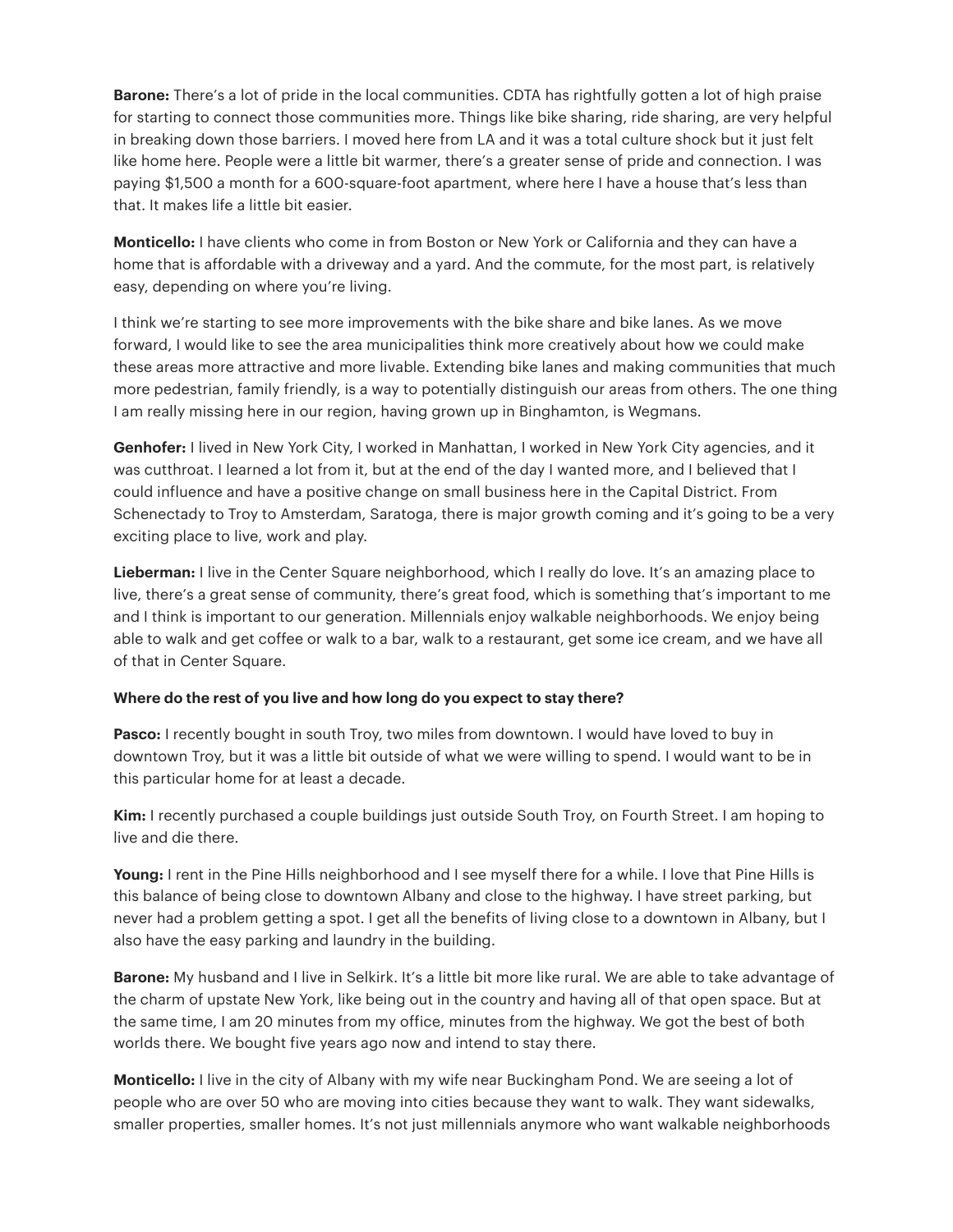and a shorter commute. We don't need as large of a home, which really bodes well for some of these urban centers. And I think we are seeing places in the suburbs, like Clifton Park and Ballston Lake, that are trying to create these small little urban centers with walkable shopping centers and residential spaces attached to that.

**Genhofer:** I live in the city of Albany, although I have a yard. I can walk to New Scotland. I go on my walks and see everything. We're 15 minutes to Troy. It's an ideal location in terms of staying there. My husband bought the house about five years ago and I have been squatting ever since. We'll be staying until the house doesn't meet our needs anymore, because I just don't see a reason to spend more.

# **What do we need to improve on here to be more appealing and nurturing to millennials, and younger people in general?**

**Kim:** One of the top things is the lack of different transportation options. Anyone in the Capital Region, especially if you grew up here, knows that you can't get anywhere without a car. More and more people are seeking ways to utilize public transit, but ones that are efficient, or even just biking, scootering around. I think it could bring more people across towns, from Albany into Troy or vice versa, and really encourage you to get out of your own little bubble.

**Pasco:** I am really interested to see the gondola in action from Rensselaer to Albany. As a local, I will use that because it's a gondola. Like, why wouldn't you?

The only thing I would look forward to may be some sort of tax incentives, tax credits, tax breaks. I know years ago there used to be an incentive in Troy when they were really rehabbing it, that if you purchased property within a certain mile radius, you received a tax credit. That would be something to consider for some of these more urban areas, and investing to attract not only millennials, but the Baby Boomers, the empty nesters, people who are willing to look for a change outside of suburbia.

**Monticello:** We were just in D.C. and they have multiple bike shares and scooter shares. We were on these electric scooters for 15 cents a minute that you could pick up in the city and we were just riding them around for fun, because it was 15 cents a minute. I'd like to see the municipalities take a little bit more risk. I know there are a lot of issues with liabilities and there are regulations and laws, but to the extent that we could have some of the municipal leaders try to be a little bit more cooperative or be able to take a little bit more risk with a new or unique idea that may generate a little bit of backlash, I'd like to see more of that.

**Genhofer:** We need to have more outside business coming in. There are not enough jobs, and there are not enough jobs that are paying decent salaries. If you look at an entry-level job right from college, you would be lucky if you were making \$30,000 to \$35,000. I went to Siena College and I could tell you the cost of one year is far more than that.

The apartments here start at \$1,500 a month, which I was paying when I was living in New York City. And this is Albany-Troy rates, where the salaries are not nearly what they are in the city. You have all these apartments coming in at high rate, which is great because there is growth and restaurants and everything coming in. However, we need to be more realistic about this. Not only do we need to bring in restaurants and development and clean up the waterfront, which I am a huge proponent of, but we also need to bring in businesses that can sustain that. Because the reality is we need people to live, work and play in these cities and spend money in these cities.

**Lieberman:** The advent of Uber and Lyft to here has made a big difference. But I think that we can do more. I just can't help but wonder what the city would be like if we could bring back a trolley line or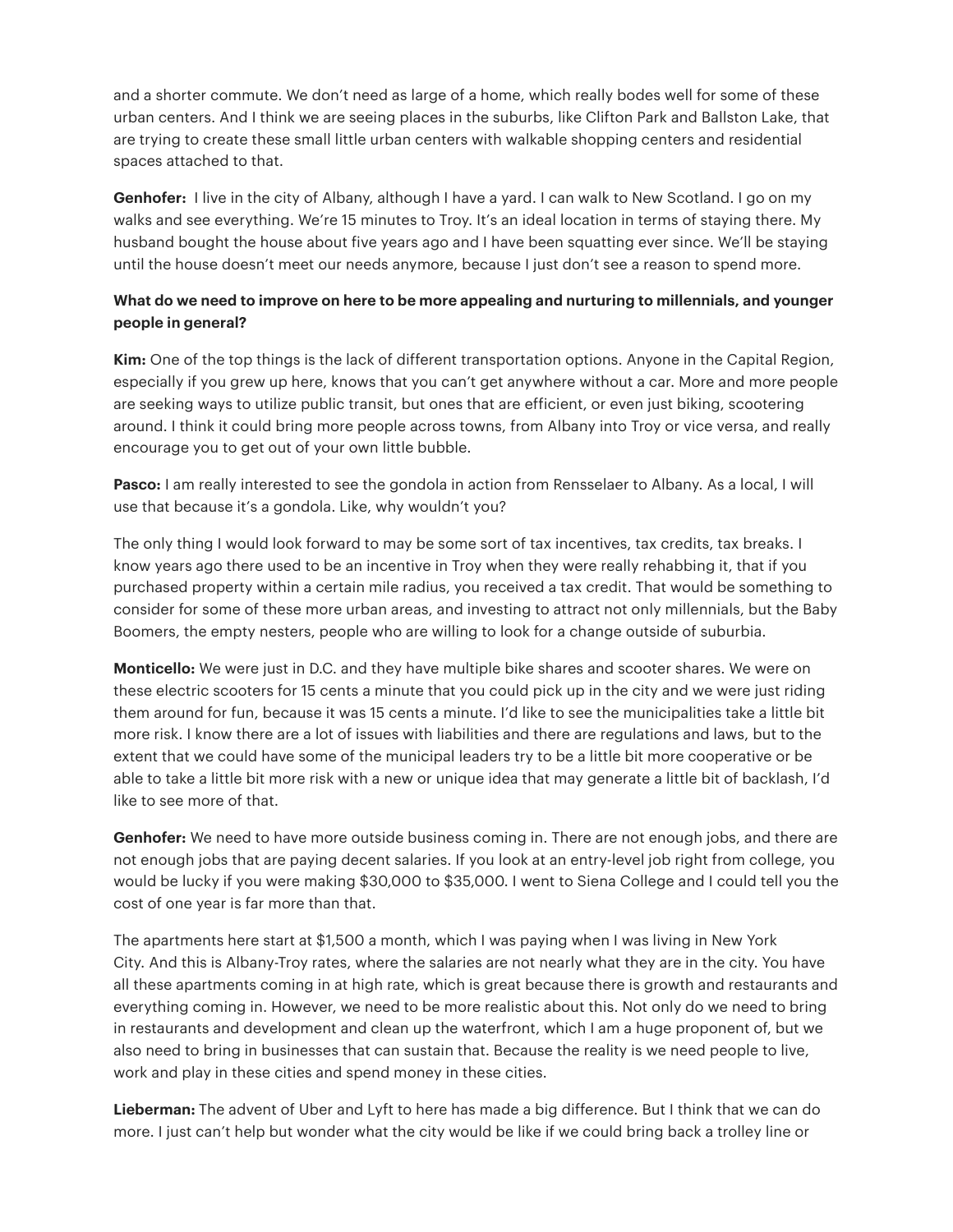start a light rail service that would connect Albany with some of the surrounding cities and towns. I think continuing to foster a positive environment for businesses is going to be essential moving forward, because it is a high-tax state, especially here.

### **How many of you have used Uber and Lyft in the Capital Region since it arrived?**

**Monticello:** I use it in every other city, but I never used it in Albany.

Young: I haven't used it as much as I expected to and I think part of that is I had already lived here. I had already established my routine by the time they came. When young people now come to our area, I have to assume that it is a good thing for them to use.

### **Liz has this theory about Instagram. Would you share that with us?**

Young: When I moved here, I realized that we have potential, but we don't really have those Instagram personalities like they do in other cities. I think that things have changed even in the three years that I've been here. Certainly in Troy there are a lot of people on Instagram. And there are some runners who I follow now who run in Albany and give me ideas about where I can run and all of these places I can take advantage of.

I think if we were more active on Instagram, it might help people understand what this area is a little more. If we're where the young people are posting pictures, other people see that and think, oh, Albany is really cool. There is a lot to do there.

Personally, I use "AlbanyNY," and "ILoveNY" when I hike and am down in the city. I also use "KeepAlbanyBoring," which I think is very charming and kind of sweet, but I don't know how people feel about "KeepAlbanyBoring."

Instagram is how I find out about restaurants. It's how I find out about new coffee shops. It's how I see if I am going to go to a restaurant, in other cities, too. I look up the location on Instagram and I click on it and I'm like, oh, do I really want to go there? How does it look inside?

**Kim:** In Troy, we have a select few who came forward on a volunteer basis, photographers, who have talent in those arenas and who love the city so much they started an Instagram feed just on Troy. I don't think it's necessarily something the city should undertake because it's not their specialty and it might be poorly executed. Maybe it could be a contest where someone needs to come forward and say that they want to take on that project.

**Genhofer:** I manage a lot of restaurants' pages, and I would have to say that there are few restaurants that invest in their marketing. It's been a battle that I have been fighting for years because people think Facebook is free, Instagram is free, and anybody could do it. That's not the reality. The Instagram post serves a purpose. There has to be a goal with your post. You can't just give anybody with a cellphone or a camera the responsibility of telling your story. I say to my clients, you're not touching this because we have to have a strategy. People will just post a picture of a flower. But what does that flower mean? Are you eating that flower? Because I don't think it's edible.

If marketing was a serious consideration for businesses and was seen as a tool to reach customers, especially with digital advertising, they would do it. It's a mindset that people already have in major cities, because otherwise you're out of business.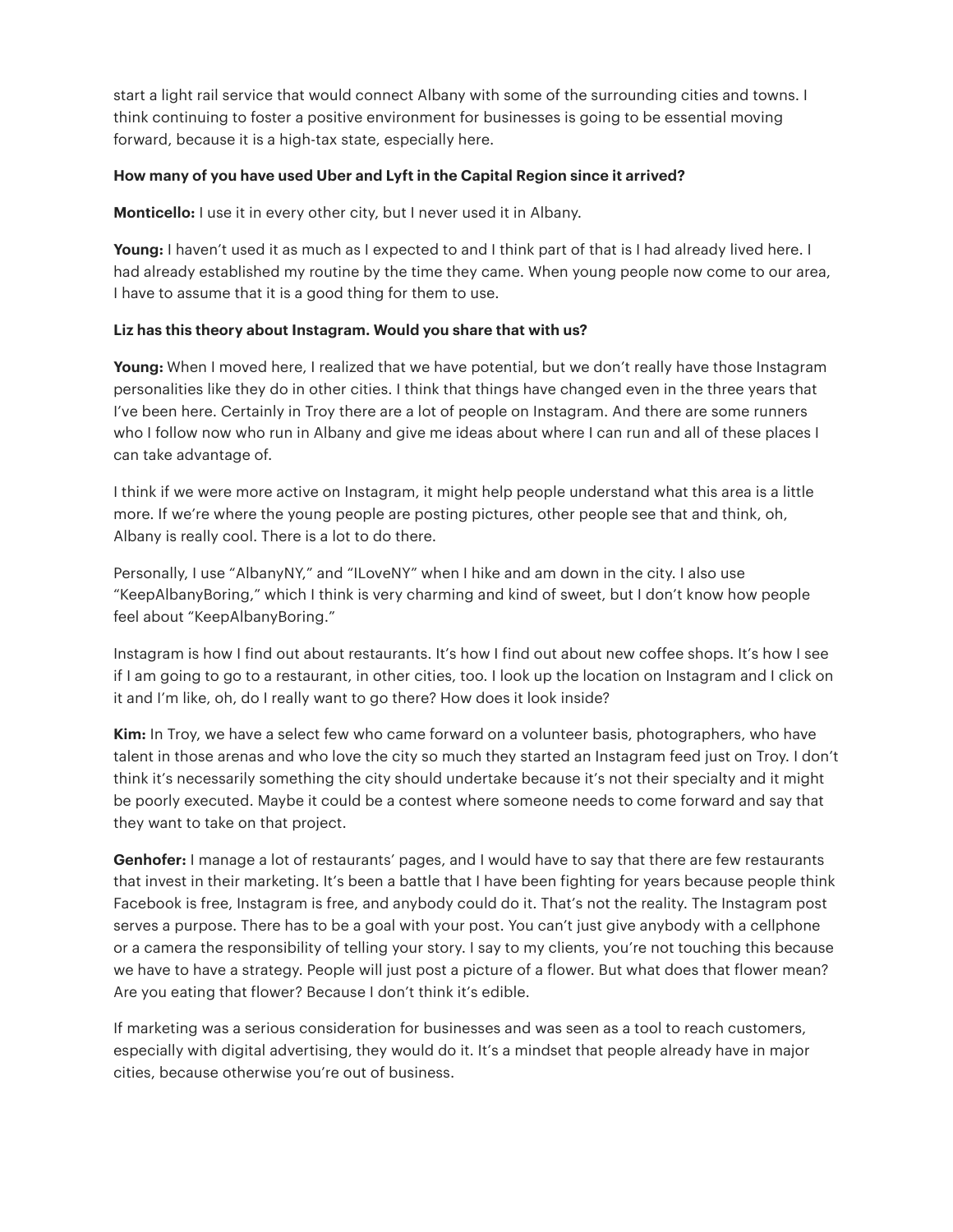I recently ate my way through Boston. I was on Instagram doing my research beforehand. It is critical that businesses, all businesses, empower themselves to take charge of their social media, because it is reaching so many people for a very relatively low cost.

# Do we have a branding problem? What's the image that the Capital Region and Albany, New York, has with outsiders and what we should do about that?

Kim: As a millennial, part of the charm is that we are partly hidden. We are not 100 percent the hippest place in the United States, but when people do come and see what is going on, they are very surprised.

I think a lot of us are about the experience. There's a reason why people go to the hole in the wall, little bodega restaurant that no one else knows about. We want to be the one that discovers it. I think there is a lot of value in being able to really preserve that, rather than go off the rails with the marketing. I think we have to be extremely subtle.

At Sunhee's, we are very big about knowing how to use that and keep certain things exclusive. If everything is for everyone, then in a way it's not as valuable. Recently, we started something called the secret menu where when momma Kim's in the kitchen, if someone comes in, you don't even know when it's going to be or who it's going to be with or what time of day, you just walk in and you have a secret menu that's not posted on social media at all. The fact it's omitted from Facebook, somehow a secret and a secret within the community, makes it more marketable.

### You're here now, but are you going to be here 10 years from now?

Genhofer: The thing that made me come back to Albany was a sense of community. The fact that people really do care about this community, that people care about one another. We are really passionate about causes. And that's something that doesn't exist in big cities. People live here, they spend their lives here, they care about the community. They make investments. What makes us special is the fact that we do everything with our full heart.

### What do you do on weekends? Do you leave? Do you always go to other places or do you stay here?

Young: Weekends I'm mostly here. There are a lot of outdoor recreation opportunities here, but one thing that I see living in Albany, as opposed to Troy or Saratoga, is that when I go to Troy and Saratoga, there are a lot of people out on the streets walking around. You don't get that in Albany at all.

But I do wish Albany had a little bit more retail options. That's something really special about Troy and Saratoga, in that there is a lot to do even when it is cold walking around the cities. I think Albany is a little more focused on the outdoor recreation opportunities, like the bike path and going away to hike and things like that, and less on having a city to walk around.

**Barone:** I stay here. We have a 2-year-old, so we are trying to get him outside and burning off energy. We're doing bike trails, museums, anything that is kind of kid friendly. If I do go to the city or to Boston, it's mostly with my girlfriends to get away from the 2-year-old. When I am not traveling for work, I like to be home. I like to be in my house. I like to go to the neighborhood diner that we go to every weekend.

**Monticello:** We stay here most weekends. Friday night we usually have a date night and go to dinner somewhere locally, and I enjoy working in the garden or we'll ice skate or maybe ski. But usually it's day trips. Unfortunately, most weekends I am also working, so that keeps me around here. I think we have a great music scene that's a great resource for the region as well.